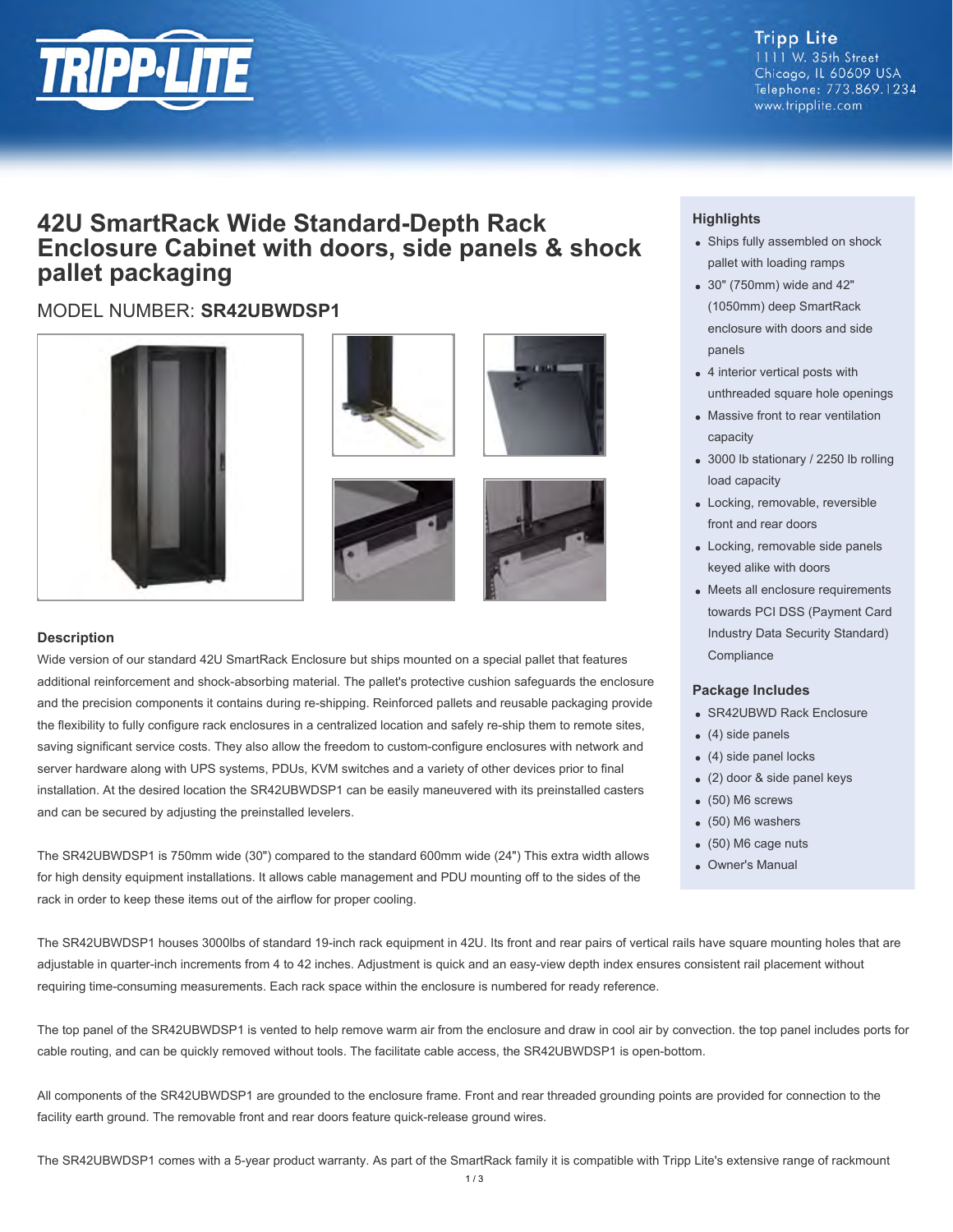

accessories, enabling you to customize your solution to meet any requirements.

#### **Features**

- This special version of Tripp Lite's SR42UBWD SmartRack Enclosure ships mounted on a "shock pallet" that features additional reinforcement and shock-absorbing material for safe loading and re-shipping
- Heavy-duty ramps (included) allow enclosure to be rolled on and off the pallet during configuration
- Shipping Capacity: shock-pallet supports up to 1,250 lbs. (281 lbs. SmartRack Enclosure weight + up to 969 lbs. of additional equipment), enabling safe loading and re-shipping
- Final Installation Capacity: SmartRack Enclosure supports up to 3,000 lbs. of equipment stationary and 2,250 lbs rolling.
- Ships fully assembled for rapid deployment and roll into place on heavy-duty pre-installed casters. (Casters are removable)
- Front and rear sets of equipment mounting rails adjust in 1/4" increments. Adjustment is quick and convenient. The easy-view depth index ensures consistent rail placement without requiring time-consuming measurements.
- Toolless accessory mounting rails (2 rails per enclosure) include slots for quick installation of compatible PDUs and vertical cable managers. Mounting slots are arranged in an industry-standard pattern compatible with a wide variety of accessories. Each rail can accommodate two vertical PDUs or cable managers side-by-side (four items per enclosure).
- Enclosure includes mounting hardware of 50 pieces of M6 cage nuts and 50 pieces of M6 screws.
- Textured powder coat finish for tough resistance to environmental concerns such as deployment in warehouses.
- Massive front to rear ventilation capacity. 65+% open space in door perforation pattern meets or exceeds server manufacturer requirements.
- Maximum usable internal depth of 37 inches (front to rear rail).
- Front door is locking, reversible and removable.
- Rear doors are locking and reversible. Split rear door design reduces clearance requirements for service entry allowing the enclosure to be placed closer to a wall.
- Locking removable side panels are 'half size' to make them smaller and lighter improving ease of installation and servicing. Two side panels per side (4 panels total). Side panels are keyed alike to the front and rear doors.
- Built in baying tabs allow enclosures to be combined securely in rows. Center-to-center width can be set at 750mm or 30" to match standard data center floor tiles.
- Leveling feet extend to allow enclosure to be positioned on uneven floors. Levelers are removable.
- Compact design allows the enclosure to roll through standard height commercial doorways.
- Convenient grounding system. All components are grounded to the enclosure frame which includes multiple connections for facility ground. Front and rear doors include quick-release ground wires.
- Open bottom for cable access.
- Top panel has generous cable access holes. Panel can be removed toollessly in seconds without having to disconnect cables first.
- Included stabilizing brackets are used for shipment and can be reattached at the bottom of the enclosure frame on the inside or outside of the rack.
- Meets all enclosure requirements towards PCI DSS (Payment Card Industry Data Security Standard) Compliance
- Compatibility with airflow optimization accessories as well as cable management accessories.

# **Specifications**

| <b>OVERVIEW</b>                                    |                |
|----------------------------------------------------|----------------|
| Style                                              | Floor Standing |
| <b>PHYSICAL</b>                                    |                |
| Installed Whole System Maximum<br>Rack Depth (in.) | 37<br>2/3      |